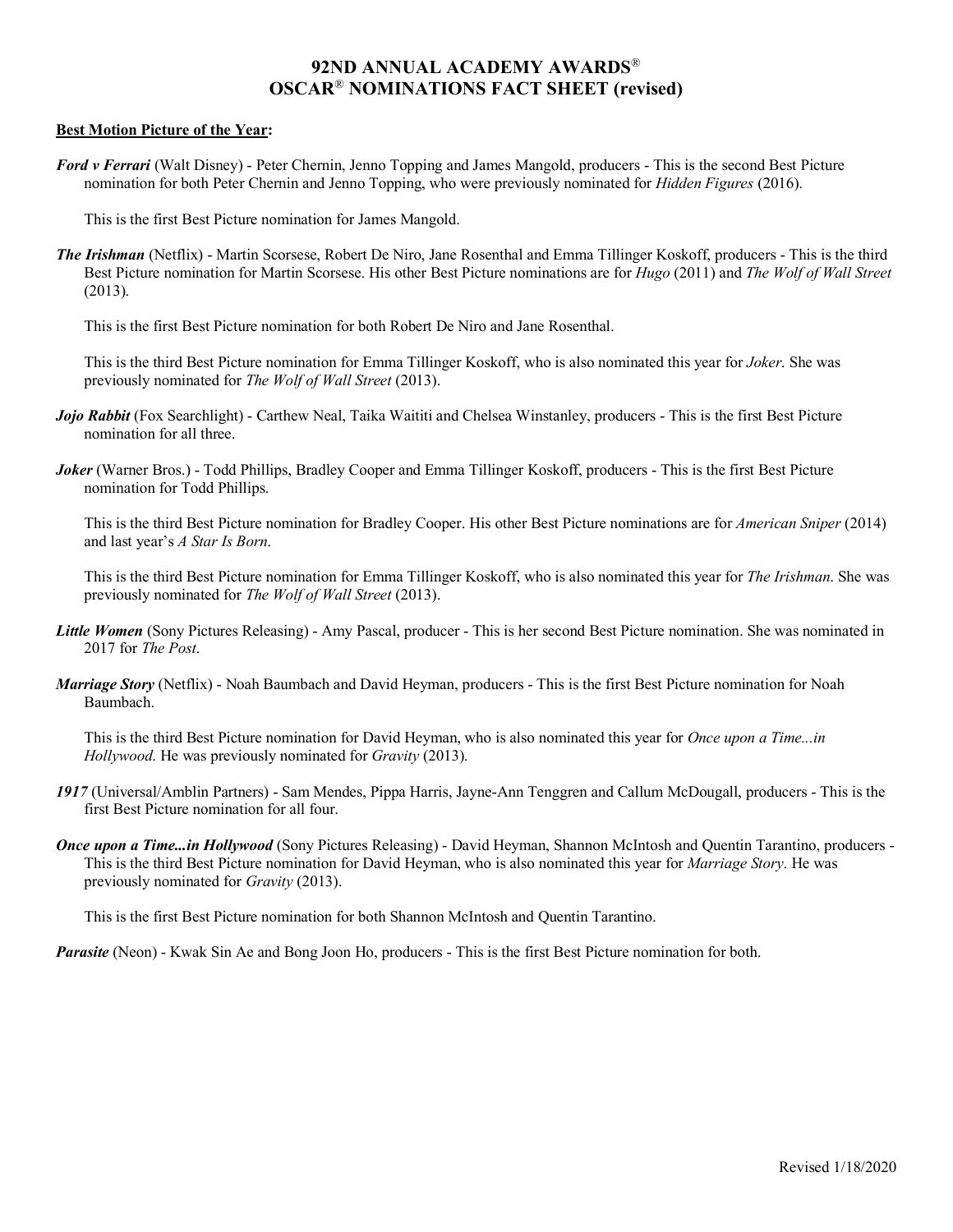## **Achievement in Directing:**

- *The Irishman -* **Martin Scorsese** This is his ninth nomination in this category and his fourteenth overall, including his Best Picture nomination this year. He won for Directing for *The Departed* (2006) and was nominated in the category for *Raging Bull* (1980), *The Last Temptation of Christ* (1988), *Good Fellas* (1990), *Gangs of New York* (2002), *The Aviator* (2004), *Hugo* (2011) and *The Wolf of Wall Street* (2013). He has nominations for the adapted screenplays for *Good Fellas* and *The Age of Innocence* (1993) and Best Picture nominations for *Hugo* and *The Wolf of Wall Street*.
- *Joker* **Todd Phillips** This is his first nomination in this category and his fourth overall, including his Best Picture and Adapted Screenplay nominations this year. He was nominated for the adapted screenplay for *Borat Cultural Learnings of America for Make Benefit Glorious Nation of Kazakhstan* (2006).
- *1917* **Sam Mendes** This is his second nomination in this category and his fourth overall, including his Best Picture and Original Screenplay nominations this year. He won for Directing for *American Beauty* (1999).
- *Once upon a Time...in Hollywood* **Quentin Tarantino** This is his eighth nomination and third in this category. He is also nominated for Best Picture and Original Screenplay this year. He won Oscars® for the original screenplays for *Pulp Fiction* (1994) and *Django Unchained* (2012). He also received a Directing nomination for *Pulp Fiction* and Directing and Original Screenplay nominations for *Inglourious Basterds* (2009).
- *Parasite* **Bong Joon Ho** This is his first nomination in this category. He is also nominated for Best Picture and Original Screenplay this year.

### **Performance by an Actor in a Leading Role:**

**Antonio Banderas** ("Salvador" in *Pain and Glory*) - This is his first nomination.

- **Leonardo DiCaprio** ("Rick Dalton" in *Once upon a Time...in Hollywood*) This is his seventh nomination and fifth in this category. He won the award for his leading role in *The Revenant* (2015) and was nominated for leading roles in *The Aviator* (2004), *Blood Diamond* (2006) and *The Wolf of Wall Street* (2013), and for his supporting role in *What's Eating Gilbert Grape* (1993). He was also nominated in the Best Picture category for *The Wolf of Wall Street*.
- **Adam Driver** ("Charlie Barber" in *Marriage Story*) This is his second nomination and first in this category. He was nominated last year for his supporting role in *BlacKkKlansman*.
- **Joaquin Phoenix** ("Arthur Fleck" in *Joker*) This is his fourth nomination and third in this category. He was nominated for his leading roles in *Walk the Line* (2005) and *The Master* (2012) and for his supporting role in *Gladiator* (2000).

**Jonathan Pryce** ("Cardinal Jorge Bergoglio / Pope Francis" in *The Two Popes*) - This is his first nomination.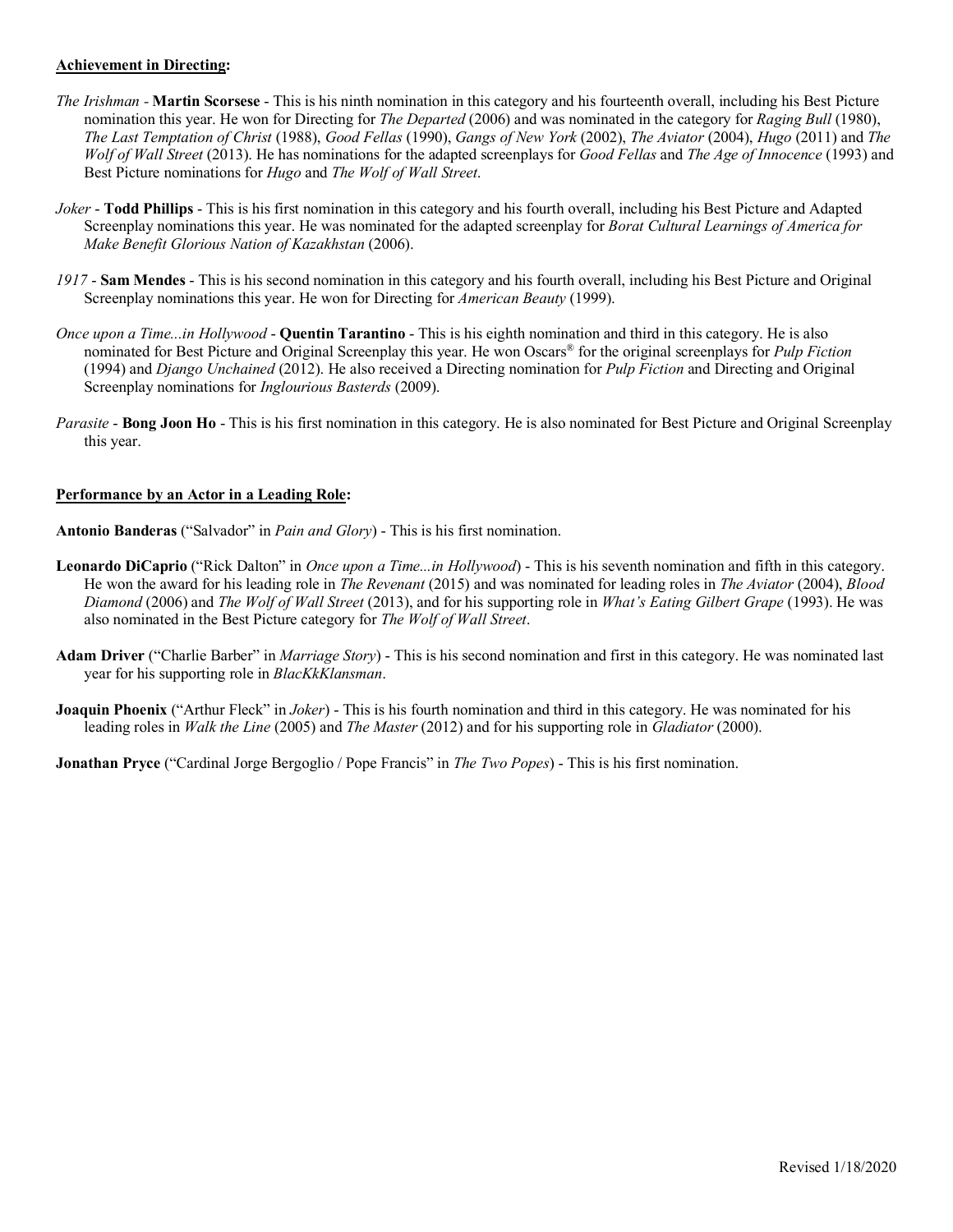### **Performance by an Actor in a Supporting Role:**

- **Tom Hanks** ("Fred Rogers" in *A Beautiful Day in the Neighborhood*) This is his sixth nomination and first in this category. He won back-to-back awards for his leading roles in *Philadelphia* (1993) and *Forrest Gump* (1994) and was nominated for leading roles in *Big* (1988), *Saving Private Ryan* (1998) and *Cast Away* (2000).
- **Anthony Hopkins** ("Cardinal Ratzinger / Pope Benedict" in *The Two Popes*) This is his fifth nomination and second in this category. He won the award for his leading role in *The Silence of the Lambs* (1991). He was nominated for leading roles in *The Remains of the Day* (1993) and *Nixon* (1995) and for his supporting role in *Amistad* (1997).
- **Al Pacino** ("Jimmy Hoffa" in *The Irishman*) This is his ninth nomination and fourth in this category. He won the award for his leading role in *Scent of a Woman* (1992), and was nominated for leading roles in *Serpico* (1973), *The Godfather Part II (*1974), *Dog Day Afternoon* (1975) and *...And Justice for All* (1979), and for his supporting roles in *The Godfather* (1972), *Dick Tracy* (1990) and *Glengarry Glen Ross* (1992).
- **Joe Pesci** ("Russell Bufalino" in *The Irishman*) This is his third nomination in this category. He was nominated for his roles in *Raging Bull* (1980) and *Good Fellas* (1990), for which he won the award.
- **Brad Pitt** ("Cliff Booth" in *Once upon a Time...in Hollywood*) This is his seventh nomination and second in this category. He was nominated for his supporting role in *12 Monkeys* (1995) and for his leading roles in *The Curious Case of Benjamin Button* (2008) and *Moneyball* (2011). He also has three nominations in the Best Picture category for *Moneyball*, *12 Years a Slave* (2013), for which he won the award, and *The Big Short* (2015).

### **Performance by an Actress in a Leading Role:**

- **Cynthia Erivo** ("Harriet / Minty" in *Harriet*) This is her first nomination in this category. She is also nominated in the Original Song category this year.
- **Scarlett Johansson** ("Nicole Barber" in *Marriage Story*) This is her first nomination in this category. She is also nominated this year for her supporting role in *Jojo Rabbit*.
- **Saoirse Ronan** ("Jo March" in *Little Women*) This is her fourth nomination and third in this category. She was nominated for her supporting role in *Atonement* (2007) and for her leading roles in *Brooklyn* (2015) and *Lady Bird* (2017).
- **Charlize Theron** ("Megyn Kelly" in *Bombshell*) This is her third nomination in this category. She won the award for *Monster* (2003) and was nominated for her role in *North Country* (2005).
- **Renée Zellweger** ("Judy Garland" in *Judy*) This is her fourth nomination and third in this category. She won the award for her supporting role in *Cold Mountain* (2003) and was nominated for her leading roles in *Bridget Jones's Diary* (2001) and *Chicago* (2002).

#### **Performance by an Actress in a Supporting Role:**

- **Kathy Bates** ("Bobi Jewell" in *Richard Jewell*) This is her fourth nomination and third in this category. She won the award in 1990 for her leading role in *Misery*. She was also nominated for her supporting roles in *Primary Colors* (1998) and *About Schmidt* (2002).
- **Laura Dern** ("Nora Fanshaw" in *Marriage Story*) This is her third nomination and second in this category. She was nominated for her leading role in *Rambling Rose* (1991), and for her supporting role in *Wild* (2014).
- **Scarlett Johansson** ("Rosie" in *Jojo Rabbit*) This is her first nomination in this category. She is also nominated this year for her leading role in *Marriage Story*.
- **Florence Pugh** ("Amy March" in *Little Women*) This is her first nomination.
- **Margot Robbie** ("Kayla Pospisil" in *Bombshell*) This is her second nomination and first in this category. She was nominated for her leading role in *I, Tonya* (2017).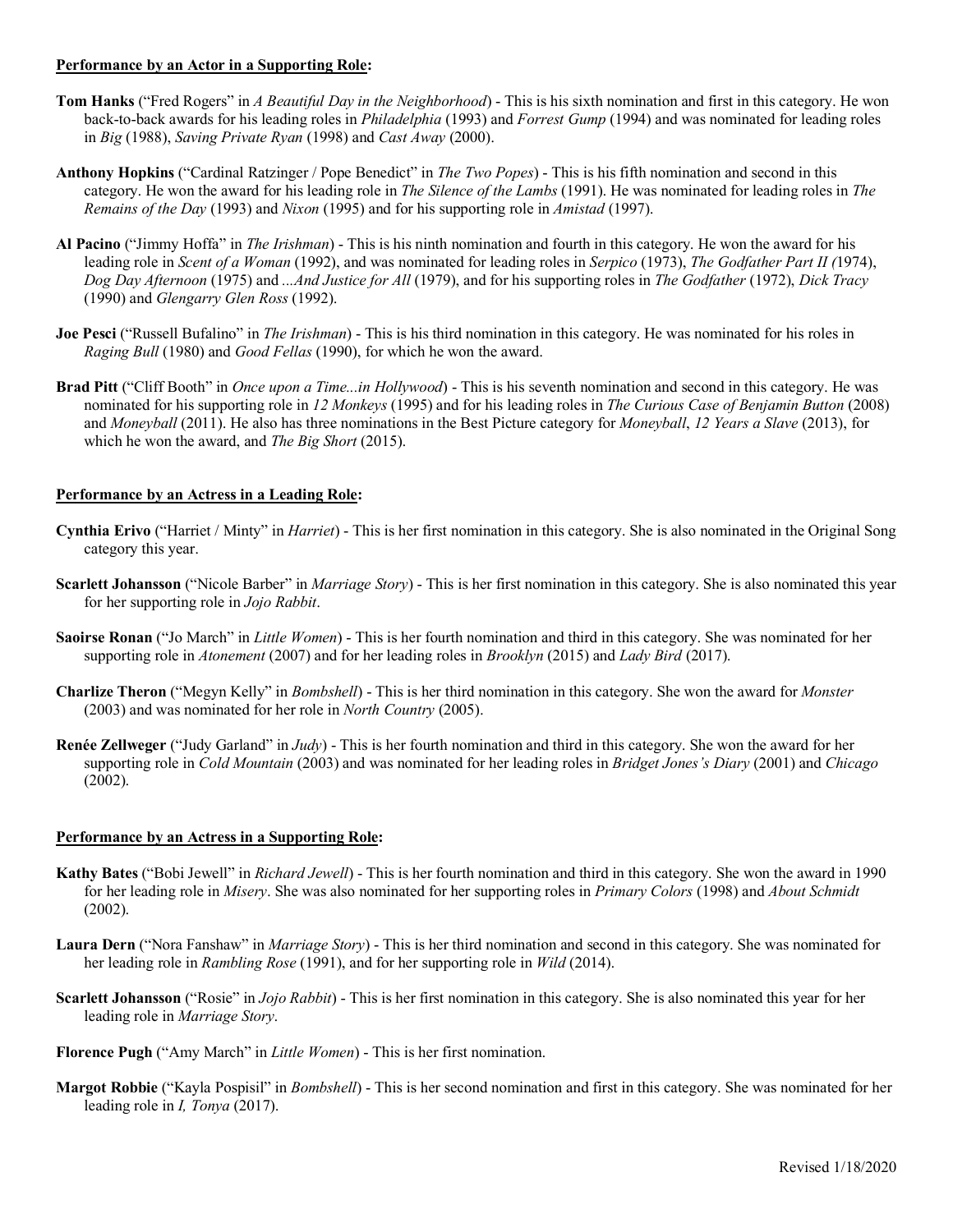# **Adapted Screenplay:**

- *The Irishman* Screenplay by **Steven Zaillian** (based on the book *I Heard You Paint Houses* by Charles Brandt). This is his fifth nomination. He won an Oscar for his adapted screenplay for *Schindler's List* (1993) and was nominated for the adapted screenplays for *Awakenings* (1990) and *Moneyball* (2011) and the original screenplay for *Gangs of New York* (2002).
- *Jojo Rabbit* Screenplay by **Taika Waititi** (based on the book *Caging Skies* by Christine Leunens). This is his first nomination in this category and his third overall, including his Best Picture nomination this year. He was nominated in the Live Action Short Film category for *Two Cars, One Night* (2004).
- *Joker* Written by **Todd Phillips** & **Scott Silver** (based on characters created by Bob Kane, Bill Finger and Jerry Robinson). This is the second nomination in this category for Todd Phillips and his fourth overall, including his Best Picture and Directing nominations this year. He was nominated for the adapted screenplay for *Borat Cultural Learnings of America for Make Benefit Glorious Nation of Kazakhstan* (2006).

This the second nomination for Scott Silver. He was nominated for Original Screenplay for *The Fighter* (2010).

- *Little Women* Written for the screen by **Greta Gerwig** (based on the novel by Louisa May Alcott). This is her third nomination and second for writing. She was nominated in 2017 for Directing and Original Screenplay for *Lady Bird*.
- *The Two Popes* Written by **Anthony McCarten** (based on his play *The Pope*). This is his fourth nomination and second in this category. He was nominated for Adapted Screenplay for *The Theory of Everything* (2014). He received Best Picture nominations for *The Theory of Everything* and *Darkest Hour* (2017).

### **Original Screenplay:**

*Knives Out* - Written by **Rian Johnson**. - This is his first nomination.

- *Marriage Story* Written by **Noah Baumbach**. This is his second nomination in this category and his third overall, including his Best Picture nomination this year. He was nominated for Original Screenplay for *The Squid and the Whale* (2005).
- *1917* Written by **Sam Mendes** & **Krysty Wilson-Cairns**. This is the first nomination in this category for Sam Mendes and his fourth overall, including his Best Picture and Directing nominations this year. He won for Directing for *American Beauty* (1999).

This is the first nomination for Krysty Wilson-Cairns.

- *Once upon a Time...in Hollywood* Written by **Quentin Tarantino**. This is his eighth nomination and fourth in this category. He is also nominated for Best Picture and Directing this year. He won Oscars for the original screenplays for *Pulp Fiction* (1994) and *Django Unchained* (2012). He also received a Directing nomination for *Pulp Fiction* and Directing and Original Screenplay nominations for *Inglourious Basterds* (2009).
- *Parasite* Screenplay by **Bong Joon Ho**, **Han Jin Won**; Story by **Bong Joon Ho**. This is the first nomination in this category for Bong Joon Ho, who is also nominated this year for Best Picture and Directing.

This is the first nomination for Han Jin Won.